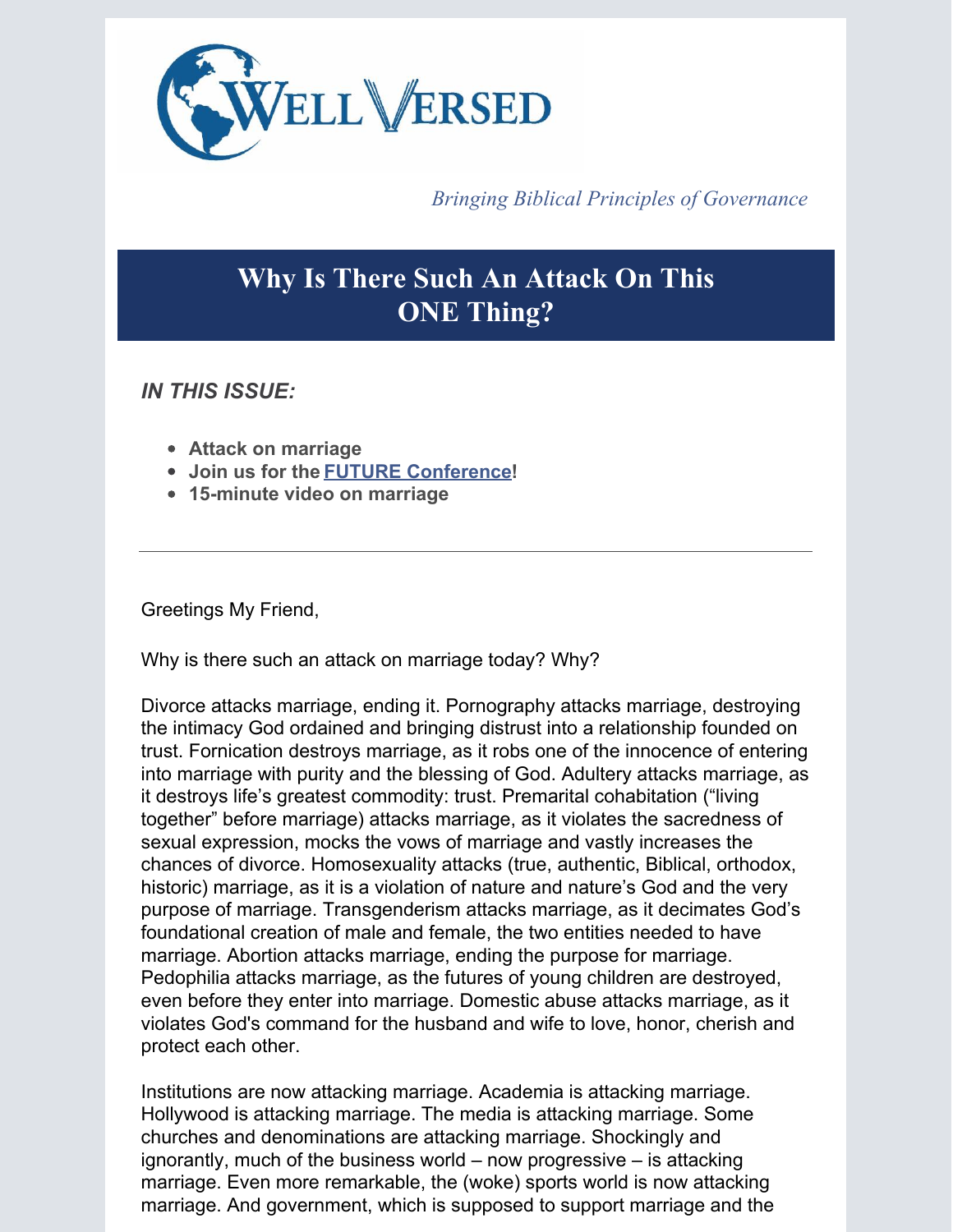family, has been brutal to marriage. We will stop there, but the list of abusers of marriage goes on and on.

Why? Why all this attack on ONE thing? On marriage?

In Genesis 1 and 2, God established (in this order) three things:

- Gender specificity male and female
- Marriage one man and one woman
- Procreation  $-$  bringing forth life from the act of marriage

In our society, the Enemy has attacked these exact three things, but in reverse order:

- Against procreation by killing babies through abortions (1973, Roe v. Wade)
- Against marriage by mocking what is obvious from, not merely the Scriptural texts, but natural law - that a male and a female "fit" together, psychologically, spiritually, intellectually and physiologically; and against the notion of a mommy and a daddy. Two men don't provide that. Two women don't either. (And if two daddies are so good, wouldn't three daddies be better? Or four? Or ?) (2015 Obergefell v. Hodges)
- Against the "male/female" gender specificity assigned by God (2016,the year in which Obama coerced the State of North Carolina to allow men into women's bathrooms, and Obamacare including trans, forcing it nationwide)

To equip you to have a Biblical response to this and many other present-day [Biblical/political/governmental](https://www.wellversedworld.org/futureconference/) topics, come to the FUTURE Conference, July 20-22, in Arlington, VA (outside Washington, D.C.) Click here [>>>>](https://www.wellversedworld.org/futureconference/)



With that background, the question still stands: Why? Why the attack on marriage? For the answer, let's go to the Hebrew words in Genesis 1 and 2. **Click here to see a 15 minute video answer to the question of "Why is there such an attack on [marriage?"](https://vimeo.com/506594827)**

## **Bringing biblical principles of governance to government leaders …and to the people who elect them!**

Dr. Jim Garlow, CEO/Founder-Well Versed & Rosemary Schindler Garlow, Co-Founder-Well Versed